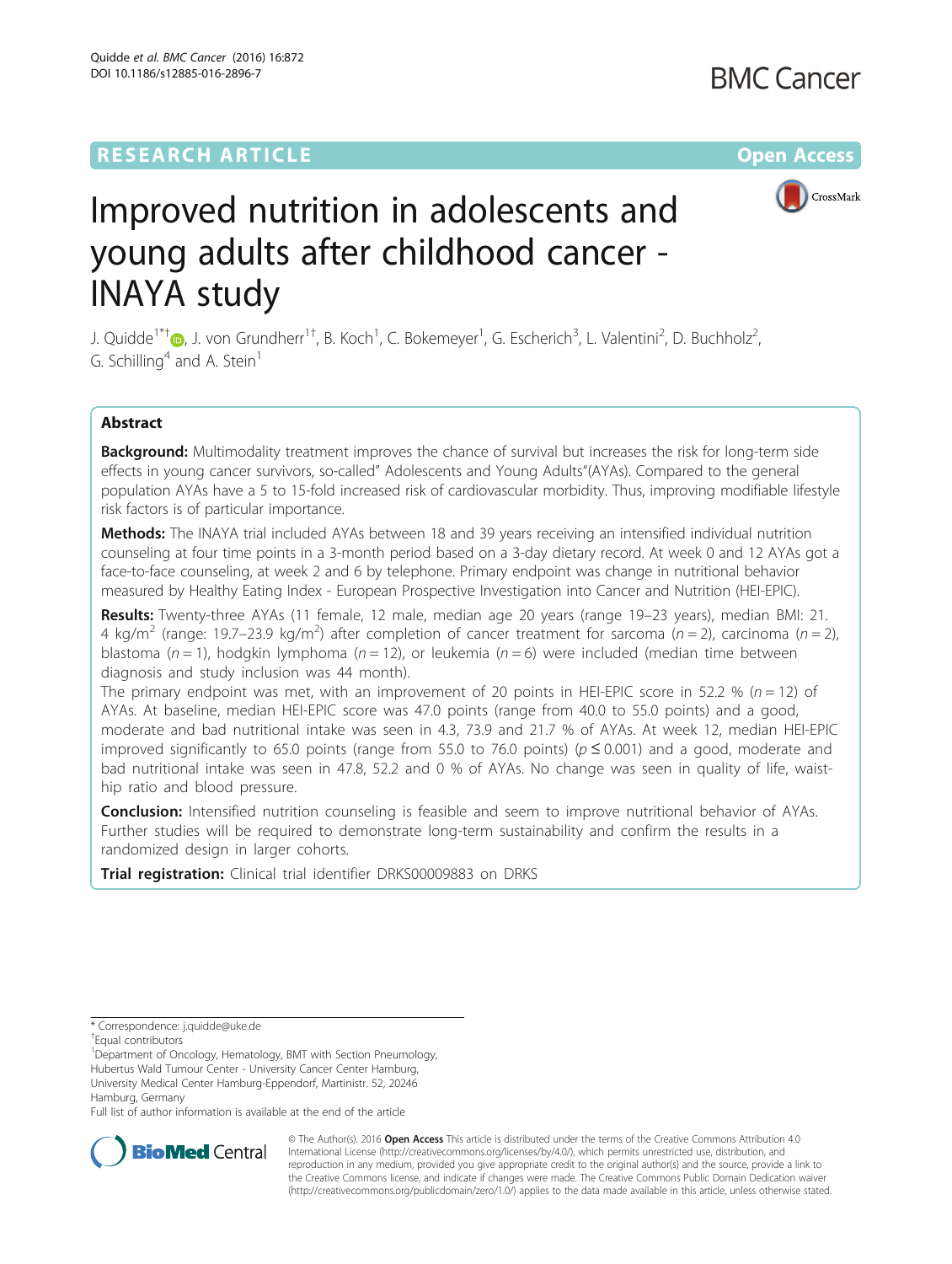## Background

Multimodality treatment, combining systemic and local therapies, offer an increasing number of patients the chance long-term survival or even cure. Currently, the number of cancer survivors is estimated to be about 15 million in the US rising to about 20 million within the next decade [[1\]](#page-6-0).

While improving treatment results and outcome on the one side, multimodality treatment may also increase the risk for physiological, psychological and social longterm sequelae on the other side. Adolescents and young adults (AYAs) receiving their cancer treatment during childhood are at particular risk for long-term side effects. According to the Childhood Cancer Survivor study (CCSS,  $n = 10,397$ ) 2 out of 3 AYAs have treatment related long-term toxicities [[2\]](#page-6-0).

The major long-term toxicities and cause of mortality after treatment of childhood cancer are cardiovascular diseases like cardiomyopathy, chronic heart failure (CHF) and valvular problems [\[3](#page-6-0)]. Compared to general population AYAs have a 5 to 15-fold increased risk of cardiovascular morbidity [\[3](#page-6-0)–[5](#page-6-0)]. The individual risk is determined by treatment related factors (e.g. type of chemotherapeutic agents, application schedule, number of cycles, cumulative dose of different agents, and combination with radiotherapy) and non-treatment related factors (nicotine abuse, diabetes mellitus, dyslipoproteinemia and hypertension [[6\]](#page-6-0). AYAs who have received anthracycline-based treatment combined with chest radiation possess the highest risk for cardiovascular late toxicity, which may further be enhanced by nontreatment related factors [[6\]](#page-6-0).

Whereas large clinical trials are conducted to improve patient outcome, both in terms of cure rates and reduction of long-term toxicities, prospective studies evaluating modifications of lifestyle factors as potential non-treatment related risk factors for longterm toxicity in AYAs are lacking.

In adult survivors of breast and prostate cancer some studies have demonstrated that physical activity and healthy eating can increase survival [[7, 8\]](#page-6-0).

The WHEL study showed that telephone nutrition counseling can achieve major increases in the intake of micronutrient- and phytochemical-rich vegetables, fruit and fiber in breast cancer survivors [\[9](#page-6-0)]. The ENRGY trial has shown that a behavioral weight loss intervention can lead to clinically meaningful weight loss in overweight/obese breast cancer survivors [[10](#page-6-0)]. However, with a median age at diagnosis of more than 60 years for these cancer survivors, the psychosocial background and living conditions largely differ from AYAs. Little is known about the feasibility and the effectiveness of a lifestyle intervention in an AYA population at risk for cardiovascular disease.

Furthermore, only 10 % of the cancer survivors are following a healthy lifestyle without any additional intervention [[11\]](#page-6-0). A large number of cancer survivors are overweight (58 %), eat less than 5 times per day fruits and vegetables (82 %) and perform no sport activities (55 %) [[11\]](#page-6-0).

The correlation between nutrition and cardiovascular disease in AYAs is unknown, but has been intensively studied in coronary heart disease (CHD) patients. For this patient group a relevant risk reduction for development of CHF by healthy nutrition was demonstrated (e.g. by 30 % with a Mediterranean diet or by 13 % following the criteria of "Dietary Approaches to Stop Hypertension") [\[12](#page-6-0)–[14\]](#page-6-0). Both diets are rich of fibers, fruits and vegetables, which mirrors the nutrition recommendations of the "Deutsche Gesellschaft für Ernährung" (DGE) (see Additional file [1](#page-5-0): Table S1 for recommendations of the DGE) [\[15](#page-6-0)]. In CHD patients an intensive, individualized nutrition counseling leads to an improvement of nutritional status and behavior and finally quality of life [\[13](#page-6-0)].

The INAYA trial reported here was performed to evaluate the feasibility and the impact of an intensified nutrition counseling in the particularly at risk population of AYAs.

## Methods

## Trial eligibility

AYAs aged from 18 to 39 years with at least one treatment related (e.g. anthracycline based chemotherapy or chest radiation) or at least one non-treatment related (nicotine abuse, diabetes mellitus, dyslipoproteinemia or hypertension) risk factor for cardiovascular disease were eligible. All AYAs had completed cancer treatment with curative intent, were currently considered in remission and were receiving aftercare within our multidisciplinary survivorship clinic.

The trial was approved by the institutional review board and registered (Clinical trial identifier DRKS00009883 on DRKS). All patients provided written informed consent before study entry.

## Study design

Prior to baseline assessment and after 12 weeks the AYAs filled in a 3-day dietary record ("Freiburger Ernährungsprotokoll") providing data to calculate the "Healthy Eating Index- European Prospective Investigation into Cancer and Nutrition" (HEI-EPIC) [[16\]](#page-6-0).

At baseline and after 12 weeks all AYAs got an intensified face-to-face nutrition counseling of 60 min performed by the same registered dietitian and based on the recommendations of the DGE (see Additional file [1](#page-5-0): Table S1) [[15](#page-6-0)]. Depending on the HEI-EPIC results and reported nutrition problems, recommendations of the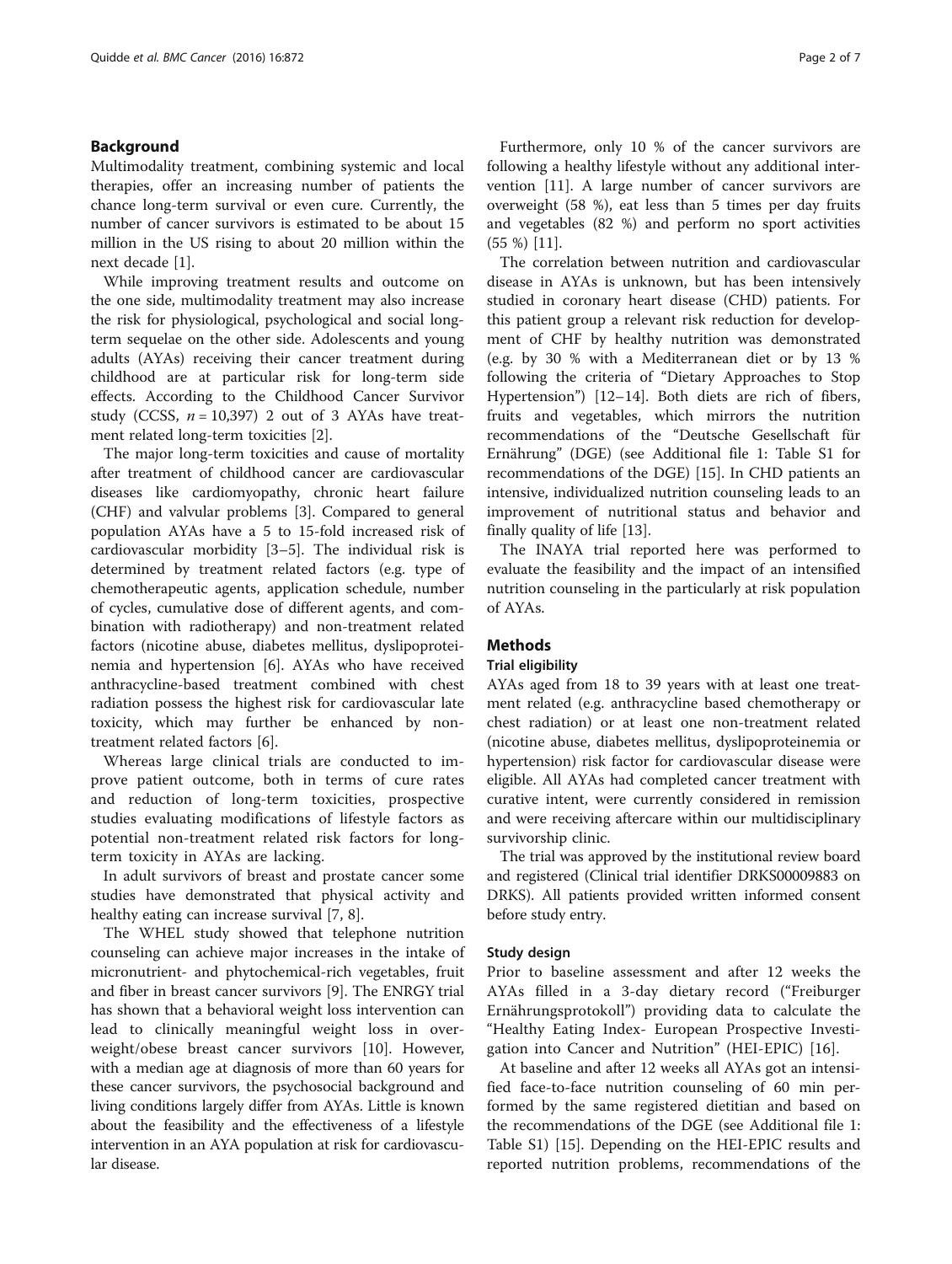DGE were modified and individually tailored to the needs of every AYA. Additionally, demographic information and medical history was collected at baseline. Waist-hip ratio (WHR), body mass index (BMI), blood pressure (RR), health-related quality of life (HRQOL, measured by EORTC QLQ-C30 [[17\]](#page-6-0)) and laboratory parameters (AST, ALT, HbA1c, total cholesterol, HDLcholesterol, LDL-cholesterol, C-reactive protein (CrP)) were assessed at baseline and after 12 weeks. At weeks 2 and six nutrition counseling of 30 min was repeated by telephone. (see Fig. 1 for study flowchart).

## Healthy eating index - European prospective investigation into cancer and nutrition

HEI-EPIC is an established instrument to evaluate the dietary behavior [[18](#page-6-0)]. In the present pilot study the validated German version of HEI, the HEI-EPIC was used [[16\]](#page-6-0).

The HEI-EPIC distinguishes the following eight food groups: drinks, vegetables, fruits, cereals/potatoes, milk/ dairy products, meat/sausages/fish/eggs, fats/oil and sweets/snacks. Based on a calculation described by Rüsten et al. 0–10 points for each group of food with up to 20 points for fruits, vegetables and drinks were calculated [[16](#page-6-0)]. The sum score range from 0 to 110 points. A sum score  $\leq 40$  points indicate a bad,  $> 40-64$  points a moderate and  $\geq 65$  points a good dietary behavior [[16, 19\]](#page-6-0).



## **Statistics**

The primary endpoint was the rate of AYAs with a relevant improvement in nutritional behavior measured by HEI-EPIC (increase of at least 20 points) between weeks 0 and 12. Secondary endpoints were the change in median HEI-EPIC, the assessment of HRQOL by the EORTC QLQ-C30, WHR, BMI, RR and laboratory assessment regarding dyslipoproteinemia and cholesterinemia. Pre-post differences of the secondary endpoints were analyzed with Wilcoxon test for depended samples in an exploratory fashion. In addition, retrospective BMI sub groups were evaluated and patients were classified as: underweight  $(\leq 18.49 \text{ kg/m}^2; n = 5)$ , normal weight  $(>18.5-24.99 \text{ kg/m}^2; n = 14)$  and overweight/obese ( $\ge$ 25.0–44.99 kg/m<sup>2</sup>;  $n = 4$ ). No formal comparison of BMI subgroups was performed due to small numbers.

## Sample size calculation

Based on our experience in the survivorship clinic, about 25 % of patients improve their nutritional behavior (increase in 20 points in HEI-EPIC) after a general nutrition counseling. With the intensive, individualized nutrition counseling at least 50 % of AYAs should improve their nutritional intake by 20 points on HEI-EPIC to regard the intervention as meaningful. The probability to accept the intervention as promising (improvement rate ≥50 % of AYAs), in spite of a true improvement rate of ≤25 % only, was set at 0.1 (type I error). The probability to erroneously reject the intervention as not sufficiently efficient ( $\leq$ 25 %), although the true improvement rate is meaningful (≥50 %) was set at 0.2 (type II error, corresponding to a power of 80 %). According to these parameters and using a standard single-stage phase II design with a one sided test and including 10 % drop outs,  $n = 21$  AYAs had to be recruited [[20\]](#page-6-0).

## Results

## Patients' characteristics

Twenty-three AYAs, 11 female and 12 male, were included in the INAYA study. Median age of cancer diagnosis was 16.0 years (range: 10.0–17.0 years), median age at time of study inclusion was 20.0 years (range: 19.0–23.0 years). Median time between diagnosis and study inclusion was 44 months (range: 11.0–237 months). Cancer diagnosis included sarcoma  $(n = 2)$ , carcinoma  $(n = 2)$ , blastoma  $(n = 1)$ , hodgkin lymphoma  $(n = 12)$ , or leukemia ( $n = 6$ ).

All AYAs (100 %) presented treatment related risks factors for cardiovascular diseases that were application of anthracyclines ( $n = 22$ , 95.7 %), chest radiation ( $n = 9$ , 39.1 %) or both  $(n = 14, 60.9)$ . Additional 8 (34.8 %) AYAs had non-treatment related risk factors: smoking  $(n = 5, 21.7 \%)$ , overweight with BMI > 25.0 kg/m<sup>2</sup> (n = 4,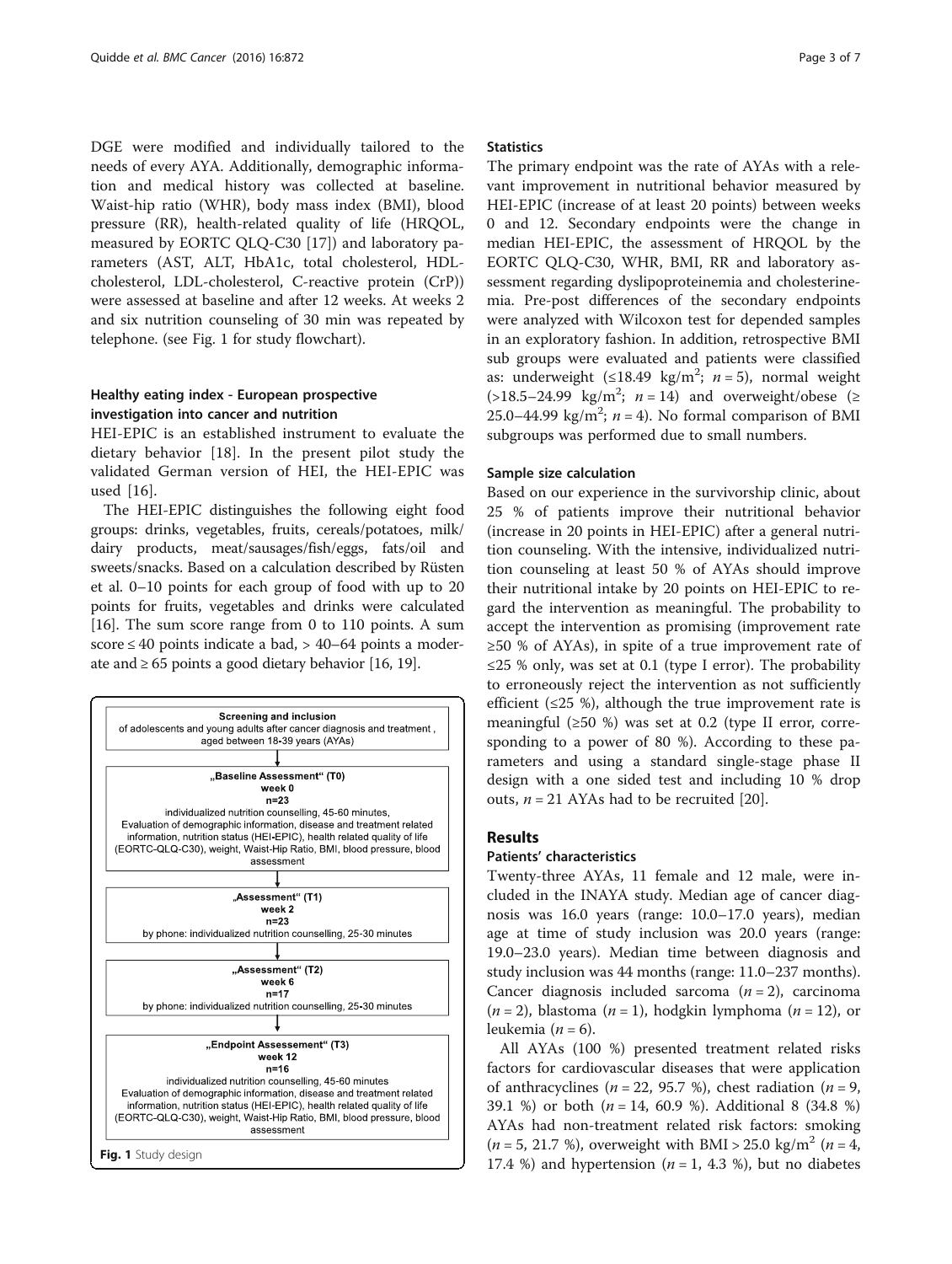mellitus ( $n = 0$ , 0 %). One AYA had more than one nontreatment related risk factor.

Compliance rate was 100 %  $(n = 23)$  at baseline and week 2 but decreased to 73.9 %  $(n = 17)$  at week 6 and 69.6 % ( $n = 16$ ) at week 12. Therefore, overall attrition rate was 30 %. Reasons for drop out were disease relapse  $(n = 1)$ , lack of time due to high work load  $(n = 1)$ , lack of time due other reasons  $(n = 3)$  and two were lost to follow up.

## Primary endpoint

In 52.2 % ( $n = 12$ ) of AYAs the median HEI-EPIC score improved by more than 20 points from baseline to week 12. Thus, the primary endpoint of an improvement in nutritional behavior by more than 20 points in more than 50 % of AYAs measured by HEI-EPIC was met, demonstrating the feasibility of the intensive, individualized nutrition counseling and a high rate of improvement in nutritional behavior.

## Secondary endpoints

## HEI-EPIC

At baseline, the median HEI-EPIC score was 47.0 points (range: 40.0–55.0 points) representing a moderate dietary behavior. A good, moderate and bad nutritional intake was seen in 4.3, 73.9 and 21.7 % of AYAs. At week 12, median HEI-EPIC score improved significantly to 65.0 points (range: 55.0–76.0 points) ( $p \le 0.001$ ) representing a good dietary behavior. Good, moderate and bad nutritional intake was seen in 47.8, 52.2 and 0 % of AYAs (Fig. 2).

Nutrition scores improved significantly in all food groups, except meat/sausages/fish/eggs/soy products and fats/oil (Table [1\)](#page-4-0).

HEI-EPIC score numerically improved in all BMI subgroups (Table [2\)](#page-4-0).

## Quality of life

For quality of life analysis we used the global health status/quality of life (GHS/QOL) score of the EORTC QLQ C-30 questionnaire. The median GHS/QOL score did not change and was 83.3 points (range: 66.7–91.7 points) at week 0 and 83.3 points (range: 66.7–91.7 points) at week 12 ( $p = 0.332$ ) (Table [3](#page-5-0)). A clinical relevant improvement of GHS/QOL score ( $\geq 10$  points) was seen in 21.7 % ( $n = 5$ ) of AYAs. While normal weight patients did not improve their median GHS/QoL (83.3 at week 0 and 12), patients of under- or overweight seemed to increase the GHS/QoL score (underweight: 66.7 to 83.3; overweight 75.0 to 87.5 from week 0 to 12). Detailed results for functioning, symptom and single item scores of the EORTC QLQ C-30 questionnaire are shown in Additional file [1](#page-5-0): Table S2.

#### Body Mass Index (BMI)

At baseline 5 AYAs were underweight, 14 AYAs normal weight and 4 AYAs overweight according to WHO criteria. After nutrition counseling at week 12, the amount of normal weight AYAs increased to 17, with only four underweight and two overweight/obese AYAs remaining.

Before nutrition counseling 5 patients claimed weight loss as one of the goals of taking part in that trial. All of them reached their aim to lose weight. The overweight/ obese patients  $(n = 4)$  lost a median of 4.3 kg (range: 1.4–7.9 kg).

The median BMI at baseline was  $21.4 \text{ kg/m}^2$  (range: 19.7–23.9 kg/m<sup>2</sup>) and 20.4 kg/m<sup>2</sup> (range: 19.0–23.9 kg/  $m<sup>2</sup>$ ) at week 12 ( $p = 0.218$ ) (Table [3](#page-5-0)). In underweight and normal weight patients the median BMI remained unaffected  $17.7 \text{ kg/m}^2$  (range:  $16.8-18.0 \text{ kg/m}^2$ ) and 21.4  $\text{kg/m}^2$  (range: 20.0–23.4  $\text{kg/m}^2$ ) at baseline and 17.7  $\text{kg/m}^2$  (range: 16.8–18.2  $\text{kg/m}^2$ ) and 20.7  $\text{kg/m}^2$ (range:  $20.0-23.2$  kg/m<sup>2</sup>) at week 12, respectively. In overweight patients a slight decrease in median BMI

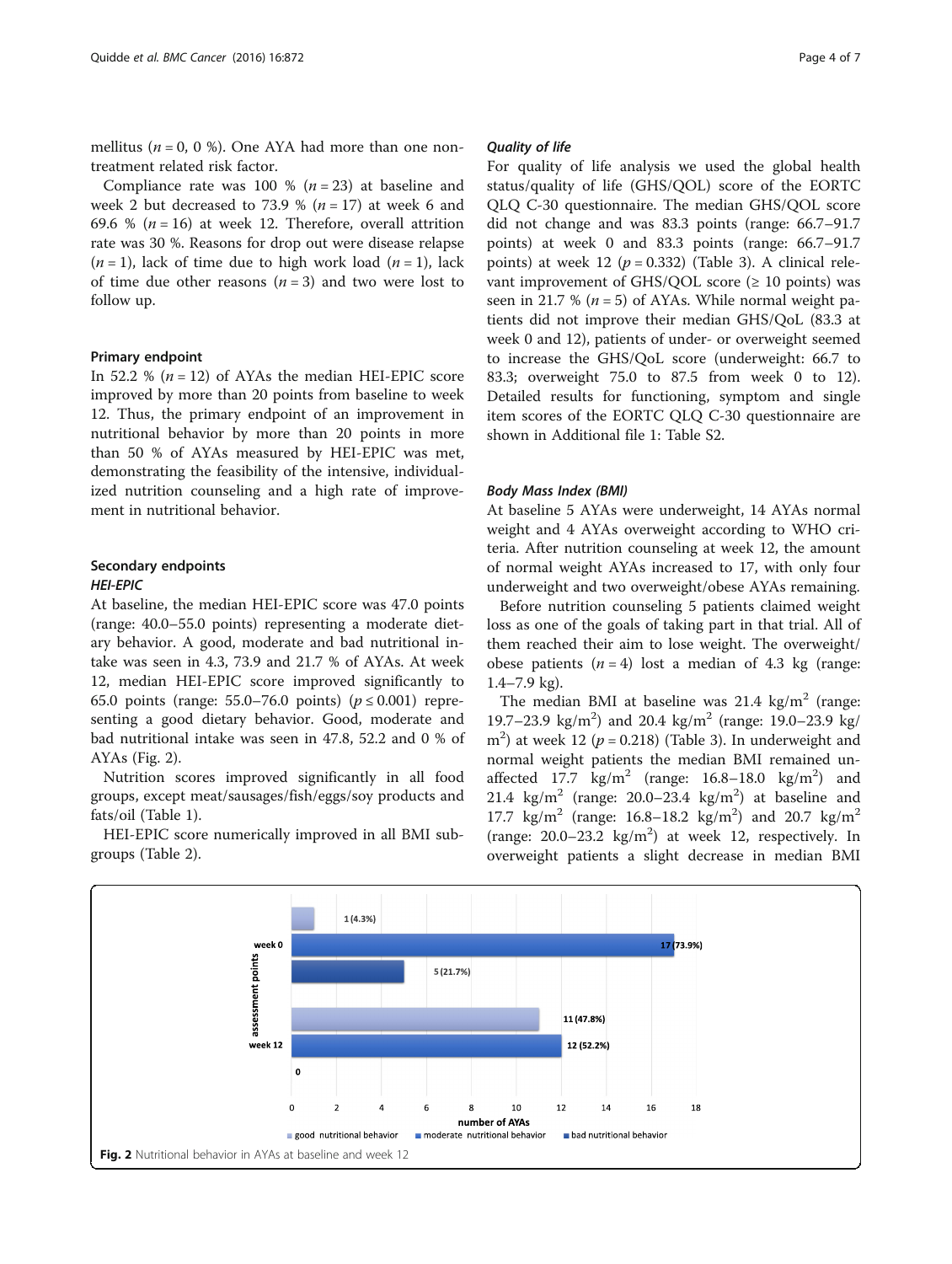<span id="page-4-0"></span>Table 1 Change in median nutrition intake of different HEI-EPIC food groups

| Food groups                          | Week 0 (T0)    | Week 12 (T3)    | $p$ -value |  |
|--------------------------------------|----------------|-----------------|------------|--|
| drinks                               | $4.8(3.3-9.3)$ | $8.4(6.9-10.1)$ | 0.001      |  |
| vegetables                           | $1.8(0.8-2.4)$ | $3.1(1.7-3.9)$  | 0.001      |  |
| fruits                               | $1.5(0.0-2.4)$ | $2.4(0.5-3.6)$  | 0.030      |  |
| cereals/cereals products/potatoes    | $2.3(1.7-2.9)$ | $2.9(2.3-3.4)$  | 0.038      |  |
| milk/milk products/dairy products    | $3.3(1.3-2.9)$ | $1.8(1.6-3.9)$  | 0.041      |  |
| meat/sausages/fish/eggs/soy products | $1.2(0.7-1.8)$ | $1.5(0.8-1.8)$  | 0.452      |  |
| fats/oil                             | $1.6(1.2-2.2)$ | $2.1(1.8-2.6)$  | 0.178      |  |
| sweets/snacks/alcohol                | $2.4(1.4-2.8)$ | $0.9(0.6-1.8)$  | 0.001      |  |

from 29.1 kg/m<sup>2</sup> (range: 25.2–40.0 kg/m<sup>2</sup>) to 27.3 kg/m<sup>2</sup> (range:  $24.6 - 37.8$  kg/m<sup>2</sup>) was noted.

## Blood pressure (RR)

During the 12 weeks intervention period the median RR remained stable with 110/70 mmHg (range: 110–125/ 70–80 mmHg) at baseline and 110/75 mmHg (range: 105–125/70–80 mmHg) at week 12 (Table [3\)](#page-5-0).

## Waist-hip ratio (WHR)

All patients WHR were within the normal range <0.85 for women and <1.0 for men. Median WHR did not change significantly from baseline to week 12, neither in the overall population nor in the BMI subgroups.

Median WHR was 0.80 (range: 0.72–0.80) at baseline and 0.77 (range:  $0.71-0.80$ ) at week 12 ( $p = 0.349$ ). 65.2 % ( $n = 15$ ) had a lower and 30.4 % ( $n = 7$ ) had a higher WHR in week 12 (Table [3\)](#page-5-0). No relevant differences in WHR changes over time were noted within the BMI subgroups.

## Biochemical parameters (AST, ALT, HbA1c, total cholesterol, HDL-cholesterol, LDL-cholesterol, CRP)

Intensified nutrition counseling had no significant effect on biochemical parameters. Detailed results for AST and ALT, HbA1c, total-cholesterol, LDL-cholesterol, HDL-

Table 2 HFI-FPIC of different BMI groups

| <b>BMI</b> groups                              | HEI-EPIC score<br>week 0 (T0) | HFI-FPIC score<br>week 12 (T3) |  |  |  |
|------------------------------------------------|-------------------------------|--------------------------------|--|--|--|
| underweight AYAs:                              | 49.0 (38.0-57.5)              | 78.0 (57.0-80.5)               |  |  |  |
| BMI <18.5 kg/m <sup>2</sup><br>$(n=5)$         |                               |                                |  |  |  |
| normal weight AYAs:                            | 50.5 (45.8-56.3)              | $62.5(53.3 - 72.3)$            |  |  |  |
| BMI ≥18.5-24.9 kg/m <sup>2</sup><br>$(n = 14)$ |                               |                                |  |  |  |
| overweight AYAs:                               | 37.5 (27.3-44.0)              | $60.0(49.8 - 69.5)$            |  |  |  |
| BMI ≥25.0 kg/m <sup>2</sup><br>$(n = 4)$       |                               |                                |  |  |  |

cholesterol and CRP are shown in Additional file [1](#page-5-0): Table S3.

## **Discussion**

This first, prospective life-style modification trial in the particular patient group of AYAs demonstrate the feasibility of an intensified, individual nutrition counseling and results in high rates of improvement in nutritional behavior. An improvement of more than 20 points was seen in 52.2 %  $(n = 12)$  of the AYAs. Thus, the primary endpoint of this study was met. The median HEI-EPIC score changed significantly from a moderate (47.0 points) to a good nutritional behavior (65.0 points). Overall, the number of AYAs with good nutritional behavior was increased by the INAYA intervention from one to 11.

The AYA population relevantly differs from the elderly survivor patients and prospective trials in this distinct setting are lacking. AYAs have to deal with a variety of relevant problems including educational and occupational issues, partnership and family planning, besides lifestyle and nutrition. Of note, compared to previously reported rates of healthy food intake of up to 18 % in elderly cancer survivors without nutrition counseling, the baseline rate in our population seemed to be even lower  $(n = 1, 4.3 %)$  [\[11](#page-6-0)].

Despite the particular vulnerability of the AYA population prospective trials about nutrition counseling are lacking. The majority of published nutrition intervention trials include either non-AYA or non-cancer patients. Nevertheless, similar to the INAYA trial, a large variety of trials in different patient population could demonstrate the feasibility and efficacy of lifestyle interventions.

A review of 21 trials about nutrition counseling in primary care setting demonstrated that moderate- or high-intensity counseling interventions, including use of interactive health communication tools, can reduce the consumption of saturated fat and increase the intake of fruit and vegetable and therefore improve nutritional behavior. The patient population included was very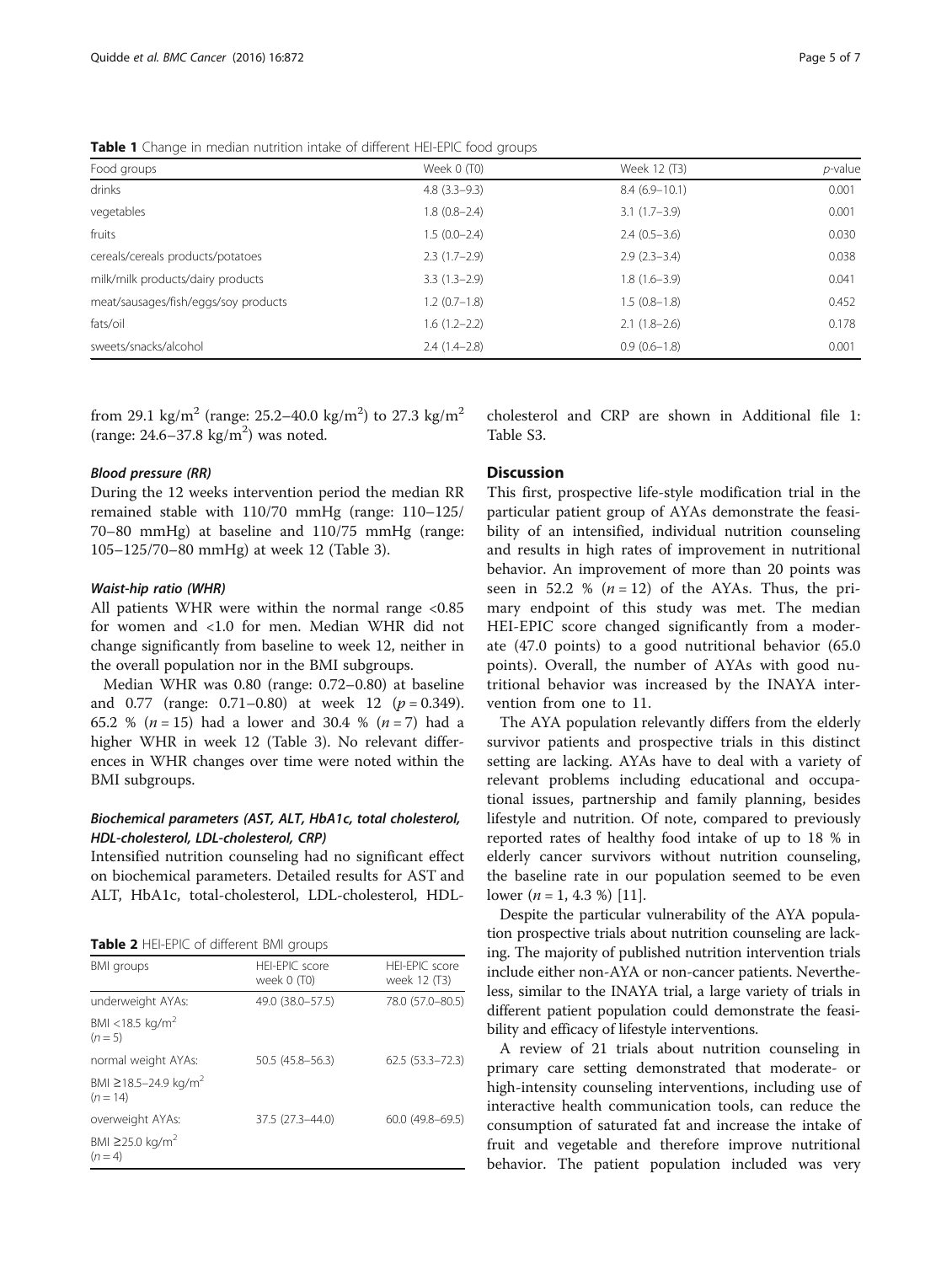| Selected secondary endpoints     | Week 0 (T0)            | Week 12 (T3)          | <i>p</i> -value |  |  |  |
|----------------------------------|------------------------|-----------------------|-----------------|--|--|--|
| BMI ( $kg/m2$ )                  | 21.4 (19.7–23.9)       | 20.4 (19.0-23.9)      | 0.218           |  |  |  |
| Quality of life (GHS/QoL points) | 83.3 (66.7-91.7)       | 83.3 (66.7-91.7)      | 0.332           |  |  |  |
| Blood pressure (mmHg)            | 110/70 (105-135/60-90) | 110/75 (95-135/60-90) | 0.015/0.605     |  |  |  |
| Waist hip ratio (WHR)            | $0.80(0.69 - 0.97)$    | $0.77(0.66 - 0.98)$   | 0.349           |  |  |  |

<span id="page-5-0"></span>Table 3 Secondary endpoints: quality of life, BMI, blood pressure and WHR

heterogeneous and is not comparable to AYAs [\[21](#page-6-0)]. In breast cancer patients, a randomized interventional trial showed a significant improvement in vegetable consumption 8 weeks after nutrition counseling [[22\]](#page-6-0). In regard of dietary behavior, the best-investigated patient groups are those with hypertension or coronary heart disease (CHD). In these groups structured educational programs and intensified nutrition counseling improve dietary behavior and quality of life [\[23](#page-6-0)].

Although survivors usually have an increased risk of poor HRQOL, the baseline GHS/QoL score was relatively high (83.3 points) in our cohort [\[24](#page-6-0)]. HRQOL assessment refers to a multidimensional construct, considering the subjective perceptions of disease symptoms, treatment side effects as well as physical, emotional, social and cognitive functions. Therefore, it might be difficult to improve the overall HRQOL by the improvement of nutritional behavior.

Limitations of the INAYA study are the relatively low number of participants, limiting the interpretation of results particularly of the subgroup evaluations. Furthermore, the attrition rate of 30 % limits the follow up data. The availability for phone consultations was limited, mainly due to educational or occupational engagements of our AYA patients. Therefore, for future trials the follow up procedures should be carefully evaluated. One way could be to send nutrition information and reminders by e-Mail, Apps or SMS. Another possibility could be to extend the intervals and re-counsel the AYAs at the next regular aftercare appointment. The relatively short intervention and follow up period does not allow evaluating the sustained efficacy of the INAYA protocol. Further trials will need to confirm the sustainability of the INAYA approach, although periodical recounseling will likely be necessary to ensure long-term healthy eating. Due to the single arm design a controlgroup is missing and the efficacy of the INAYA approach cannot be demonstrated. However, a high rate of 50 % of AYAs with an improvement in nutritional behavior was noted, clearly pointing towards further evaluation of the INAYA approach in a randomized setting.

## Conclusion

Intensified nutrition counseling is feasible and seem to improve short-term dietary behavior of AYAs and thus potentially reduces the long-term risk for developing cardiovascular diseases. Thus, intensified lifestyle modification approaches flanked by long-term follow up are required in AYAs.

## Additional file

[Additional file 1: Table S1.](dx.doi.org/10.1186/s12885-016-2896-7) 10 guidelines of the German Nutrition Society (DGE) for a wholesome diet. Table S2. Results of EORTC QLQ C-30 questionnaire. Table S3. Change in blood values ASAT, ALAT, HbA1c, Total cholesterol, LDL-cholesterol, HDL-cholesterol and CrP. (DOCX 17 kb)

## Abbreviations

ALT: Alanine aminotransferase; AST: Aspartate aminotransferase; AYA: Adolescents and young adults; BMI: Body mass index; CCSS: Childhood cancer survivor study; CHD: Chronic heart disease; CHF: Chronic heart failure; CRP: C-reactive protein; DGE: "Deutsche gesellschaft für ernährung"; DRKS: Deutsches register klinischer studien; e.g.: Exempli gratia; EORTC QLQ-C30: European Organisation for Research and Treatment of Cancer Qualitiy of Life Core Questionnaire 30; GHS/QOL: Global health status/quality of life; HbA1c: Hemoglobin A1c; HDL-cholesterol: High-density lipoprotein cholesterol; HEI-EPIC: Healthy eating index - European prospective investigation into cancer and nutrition; HRQOL: Health-related quality of life; INAYA: Improved nutrition in AYAs; LDL-cholesterol: Low-density lipoprotein cholesterol; RR: Blood pressure; S: Supplement; WHR: Waist-hip ratio

#### Acknowledgments

We want to thank all patients who participated in this study, all participating clinicians who included patients, and all the staff engaged in this study.

#### Funding

The study and manuscript was prepared without any funding or contribution of persons not mentioned in the authors' section.

#### Availability of data and materials

For dataset supporting the conclusions of this article please contact the author.

#### Authors' contributions

JQ, JG, BK, GE, AS recruited patients, collected patient data, interpreted results of analyses, prepared, reviewed and input into each stage of the manuscript; GS, LV, DB, CB: interpreted results of analyses, prepared, reviewed and input into each stage of the manuscript; All authors read and approved the final manuscript.

## Competing interests

The authors declare that they have no competing interests. The authors alone are responsible for the content and writing of the paper.

## Consent for publication

Not applicable.

#### Ethics approval and consent to participate

The trial was performed in accordance with the Declaration of Helsinki and has been approved by the local ethics committee "Ethik-Kommission der Ärztekammer Hamburg" on 19/05/2015 (reference number PV4978). Informed consent to participate in the INAYA study and to publish the results were obtained from all participants before study inclusion.